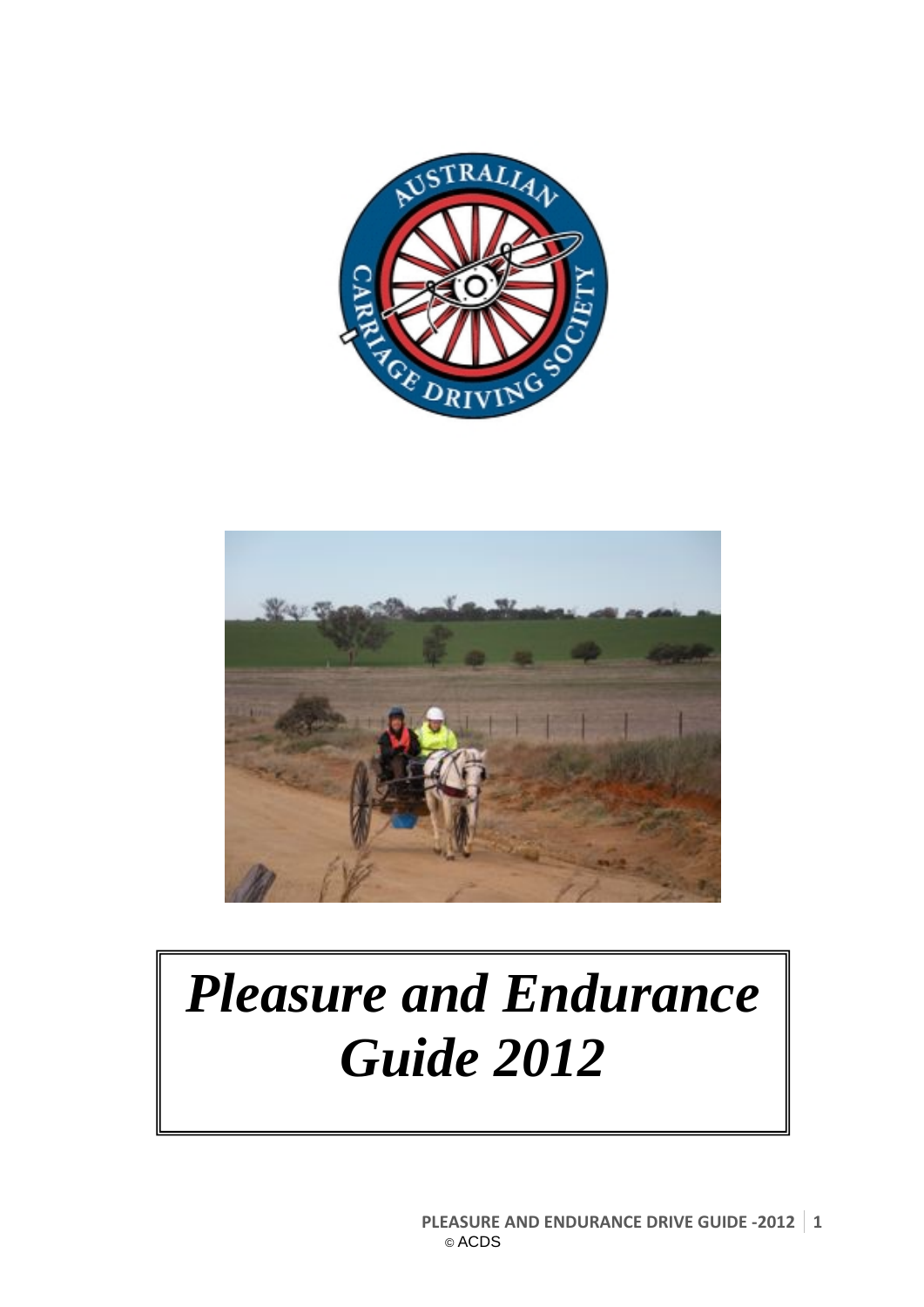| 1                    |     | <b>Scope</b>                          |                                     | Page<br>3                |  |  |
|----------------------|-----|---------------------------------------|-------------------------------------|--------------------------|--|--|
|                      |     |                                       |                                     |                          |  |  |
| $\overline{2}$       |     | <b>Definitions</b>                    |                                     | 3                        |  |  |
| $\boldsymbol{\beta}$ |     | <b>Officials and Responsibilities</b> |                                     |                          |  |  |
|                      | 3.1 | <b>Event Director</b>                 |                                     | 4                        |  |  |
|                      | 3.2 | <b>Event Secretary</b>                |                                     | $\overline{4}$           |  |  |
|                      | 3.3 | <b>Course Designer</b>                |                                     | $\overline{4}$           |  |  |
|                      | 3.4 | <b>Veterinary Stewards</b>            |                                     | $\overline{\mathcal{L}}$ |  |  |
|                      | 3.5 | Veterinary Surgeon                    |                                     | $\frac{5}{5}$            |  |  |
|                      | 3.6 | <b>Drivers Representative</b>         |                                     |                          |  |  |
|                      | 3.7 | Timekeepers                           |                                     |                          |  |  |
|                      | 3.8 | <b>Risk Manager</b>                   |                                     | 5                        |  |  |
| 4                    |     | <b>Drivers, Horses and Vehicles</b>   |                                     | 5                        |  |  |
| 5                    |     | <b>Competitive Activities</b>         |                                     |                          |  |  |
|                      | 5.1 |                                       | <b>Enduros and Mini Enduros</b>     | 6                        |  |  |
|                      | 5.2 |                                       | <b>Other Competitive Activities</b> | 7                        |  |  |
| 6                    |     | <b>Non-Competitive Activities</b>     |                                     |                          |  |  |
|                      | 6.1 |                                       | Use of Roads and Public Land        | 8                        |  |  |
|                      | 6.2 | Pleasure drives                       |                                     | $8\,$                    |  |  |
|                      | 6.3 | <b>Historical Drives</b>              |                                     | 9                        |  |  |
|                      | 6.4 | <b>Street Parades</b>                 | 9                                   |                          |  |  |
|                      | 6.5 | Camps, Marshalling and Rest Areas     | 10                                  |                          |  |  |
| 7                    |     | <b>Veterinary Requirements</b>        |                                     |                          |  |  |
|                      | 7.1 | <b>Veterinary Check Areas</b>         | 11                                  |                          |  |  |
|                      | 7.2 | Responsibilities                      | 11                                  |                          |  |  |
|                      | 7.3 | Pre-competition Inspection            | 11                                  |                          |  |  |
|                      | 7.4 | Morning Inspection                    | 11                                  |                          |  |  |
|                      | 7.5 | Inspection at End of First Section    | 12                                  |                          |  |  |
|                      | 7.6 | Inspection at End of Second Section   | 12                                  |                          |  |  |
| 8                    |     |                                       |                                     |                          |  |  |
|                      |     | Appendix A                            | <b>Summary of Requirements</b>      | 13                       |  |  |
|                      |     | Appendix B                            | Sample Risk Management Checklist    | 14                       |  |  |
|                      |     | Appendix C                            | Sample Incident Report Form         | 15                       |  |  |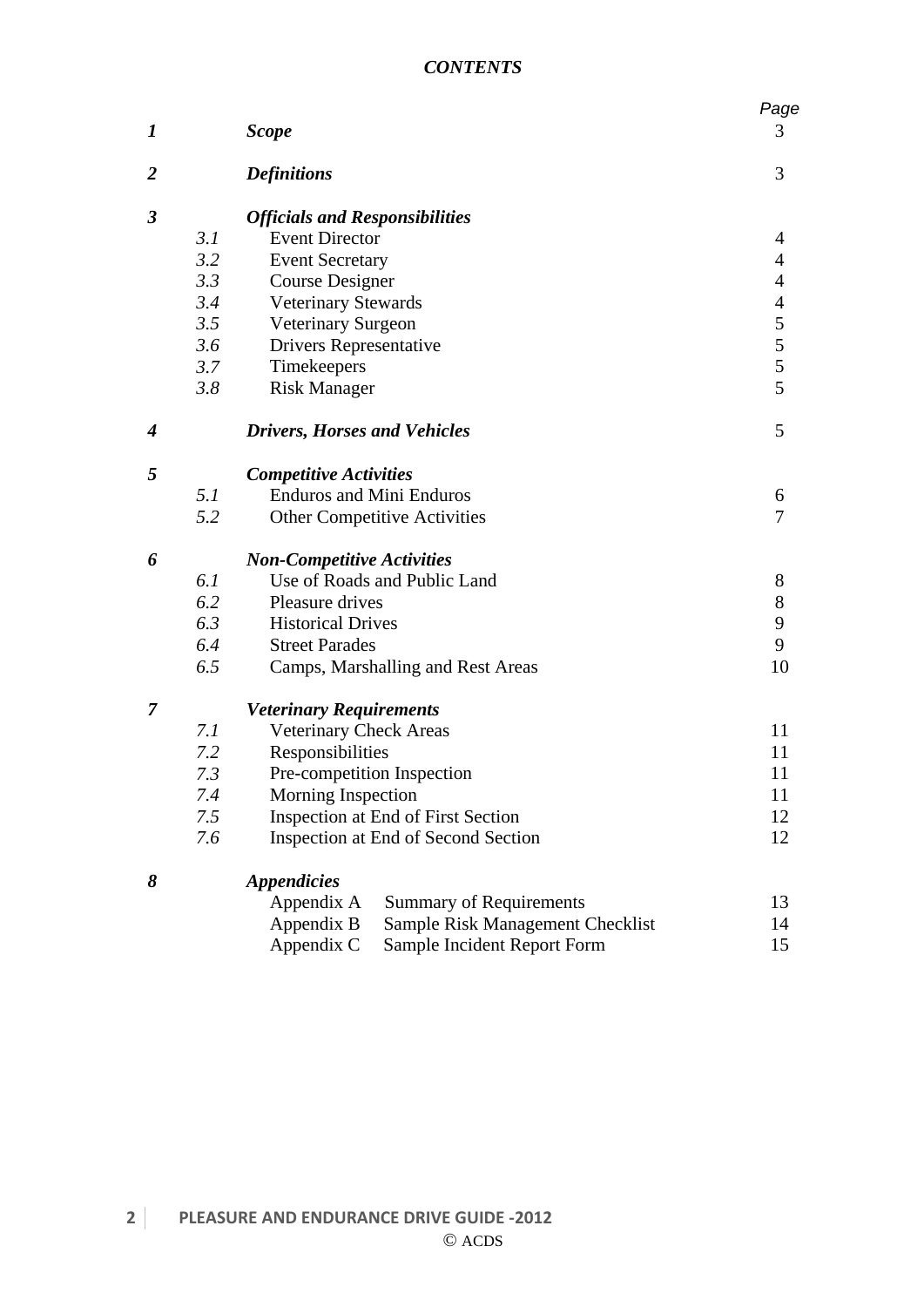# *DRAFT GUIDE FOR DRIVEN ENDURANCE, HISTORICAL AND PLEASURE EVENTS*

# *1. SCOPE*

- 1.1. This guide is to be used for the conduct of both competitive and non-competitive Pleasure, Endurance, Historical and Distance driving activities conducted by ACDS Clubs.
- 1.2. The guide is not intended to restrict pleasure and endurance drives, its intent is to guide ACDS members towards good practice in participating in such activities.
- 1.3. The guide defines the responsibilities of officials to ensure that activities are conducted in the safest manner practicable, with a minimum of effort or intrusion on the enjoyment of the sport.
- 1.4. The guide also contains rules to permit the fair judging of competitions.

# *2. DEFINITIONS*

- 2.1. *Competitive:* Any activity conducted against time, speed, distance covered, or where places are awarded.
- 2.2. *Co-driver:* An additional person traveling in a vehicle participating in an activity within the scope of this guide, who is able to take control of the horse and vehicle in an emergency.
- 2.3. *Driver*. The person normally in control of the horse and vehicle, and responsible for all issues associated with the conduct of the entrant.
- 2.4. *Endurance Drive (or Enduro):* A competitive drive involving travel over more than 30km per day over more than three days.
- 2.5. *Historical Drive:* A non-competitive drive involving travel over more than 30km per day over more than three days
- 2.6. *Loss of Distance:* The distance for the section will not be credited to the distance traveled for the purpose of determining placings.
- 2.7. *Maximum Time:* A time set by the organising committee by which all drivers are reasonably expected to have completed an activity or section of that activity.
- 2.8. *Mini Enduro:* A competitive drive involving travel over more than 30km per day over three days or less.
- 2.9. *Non-competitive:* Any activity that is not conducted against time, speed, distance covered, or where places are not awarded.
- 2.10. *Orienteering:* A competitive or non-competitive activity involving navigation and/or observation skills.
- 2.11. *Pacing:* Two or more competitors traveling together for the purpose of improving the travel rate of one or more of their horses.
- 2.12. *Participant:* Any person actively associated with the conduct or management of the event. Participants include, but are not limited to, drivers, co-drivers, passengers, support crew, and officials.
- 2.13. *Passenger:* A person other than the driver or co-driver traveling on the competing vehicle.
- 2.14. *Pleasure Drive:* A non-competitive drive over less than 60km per day over three days or less .
- 2.15. *Support Crew:* A person or people associated with a competitor but not traveling on the competing vehicle.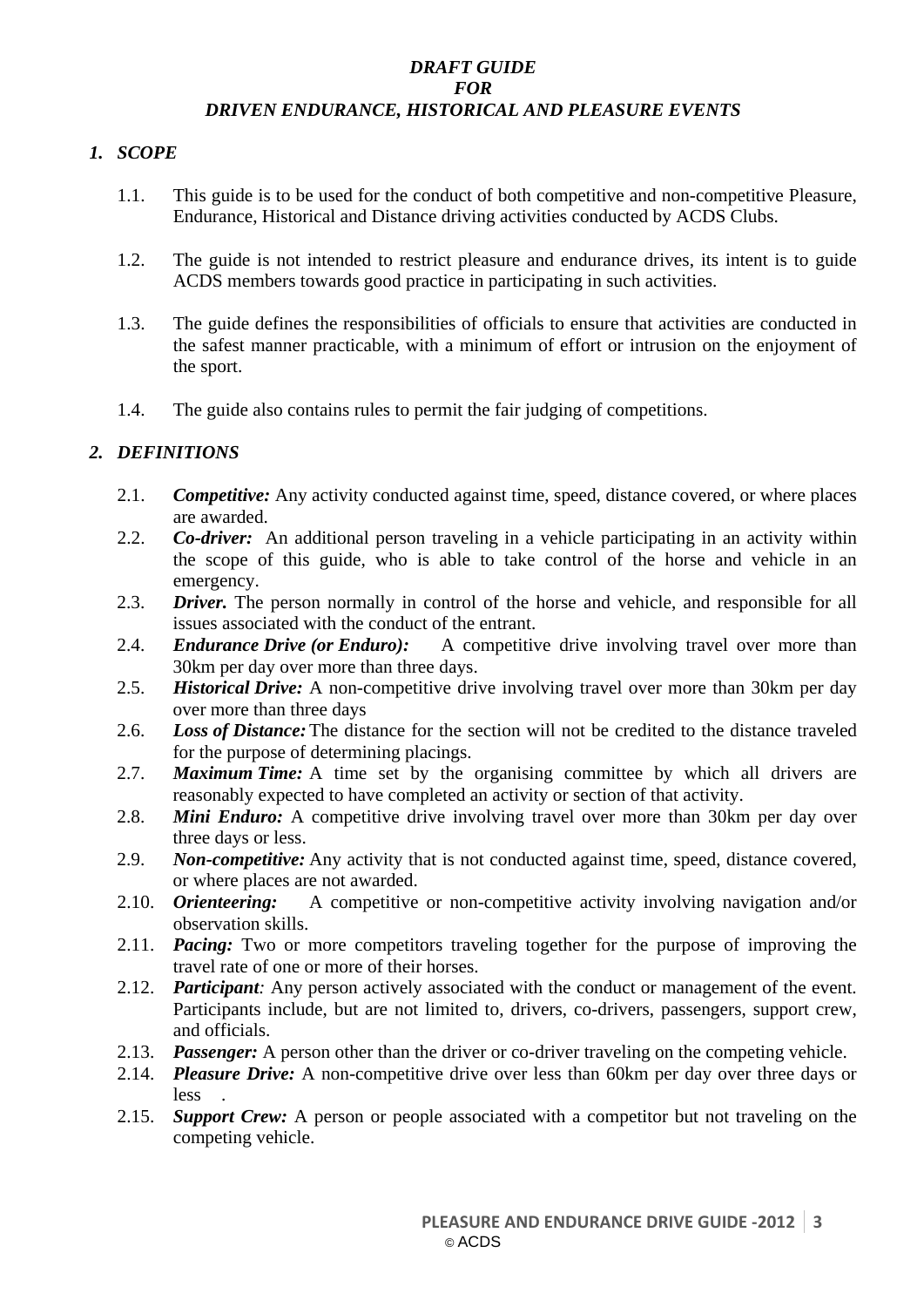# *3.1. Event Director*

- 3.1.1. An Event Director is to be appointed for each activity conducted within the scope of this guide.
- 3.1.2. Should no such appointment be made, the President of the host club shall be the Event Director.
- 3.1.3. The Event Director is responsible for the technical conduct of the event and ensuring that the provisions of this guide are applied to the activity.
- 3.1.4. The Event Director is to ensure that all incidents occurring during the activity are recorded and reported if necessary.

# *3.2. Event Secretary*

- 3.2.1. An Event Secretary/Treasurer is to be appointed for activities where an entry fee is charged.
- 3.2.2. Should no such appointment be made, the Secretary/Treasurer of the host club shall be the Event Secretary/Treasurer.
- 3.2.3. The Event Secretary must not also be the Event Director
- 3.2.4. The principle role of the Event Secretary/Treasurer is to administer the finances, correspondence and records of the activity.

# *3.3. Course Designer*

- 3.3.1. A Course Designer is to be appointed for each activity within the scope of this guide
- 3.3.2. The Course Designer may also be the Event Director
- 3.3.3. The Course Designer is responsible for:
	- 3.3.3.1. Determining the route/s or areas the participants or competitors are to take during all phases of the event, and ensuring that the route and/or arenas are clearly defined.
	- 3.3.3.2. Ensuring that all permits required for conduct of the event are obtained from State or local authorities, local organisations, and private landholders.
	- 3.3.3.3. Ensuring that suitable camping, stabling and security arrangements are available for participants.
	- 3.3.3.4. Ensuring that wherever practicable, the route and pathways for competitors and horses is separated from motor vehicles, other participants, and the public.
	- 3.3.3.5. Ensuring that the requirements of external authorities for conduct of the event are provided and maintained.
	- 3.3.3.6. Provision and maintenance of any barriers or signs required for separation of competitors and horses from the public.
	- 3.3.3.7. Conduct of any briefings relating to conduct of the event to competitors, participants and the public.
	- 3.3.3.8. Providing for and maintaining access for emergency vehicles throughout the event.

# *3.4. Veterinary or TPR Stewards*

- 3.4.1. Veterinary (TPR) Steward/s are to be appointed:
	- 3.4.1.1. to all Enduros and Mini Enduros;
	- 3.4.1.2. when non-competitive activities require horses to be driven more than 60km in a day;
	- 3.4.1.3. when competitive activities are conducted over more than three days or require horses to be driven more than 16km in a day.
- 3.4.2. TPR Stewards are to currently accredited by the ACDS.
- **4 PLEASURE AND ENDURANCE DRIVE GUIDE ‐2012**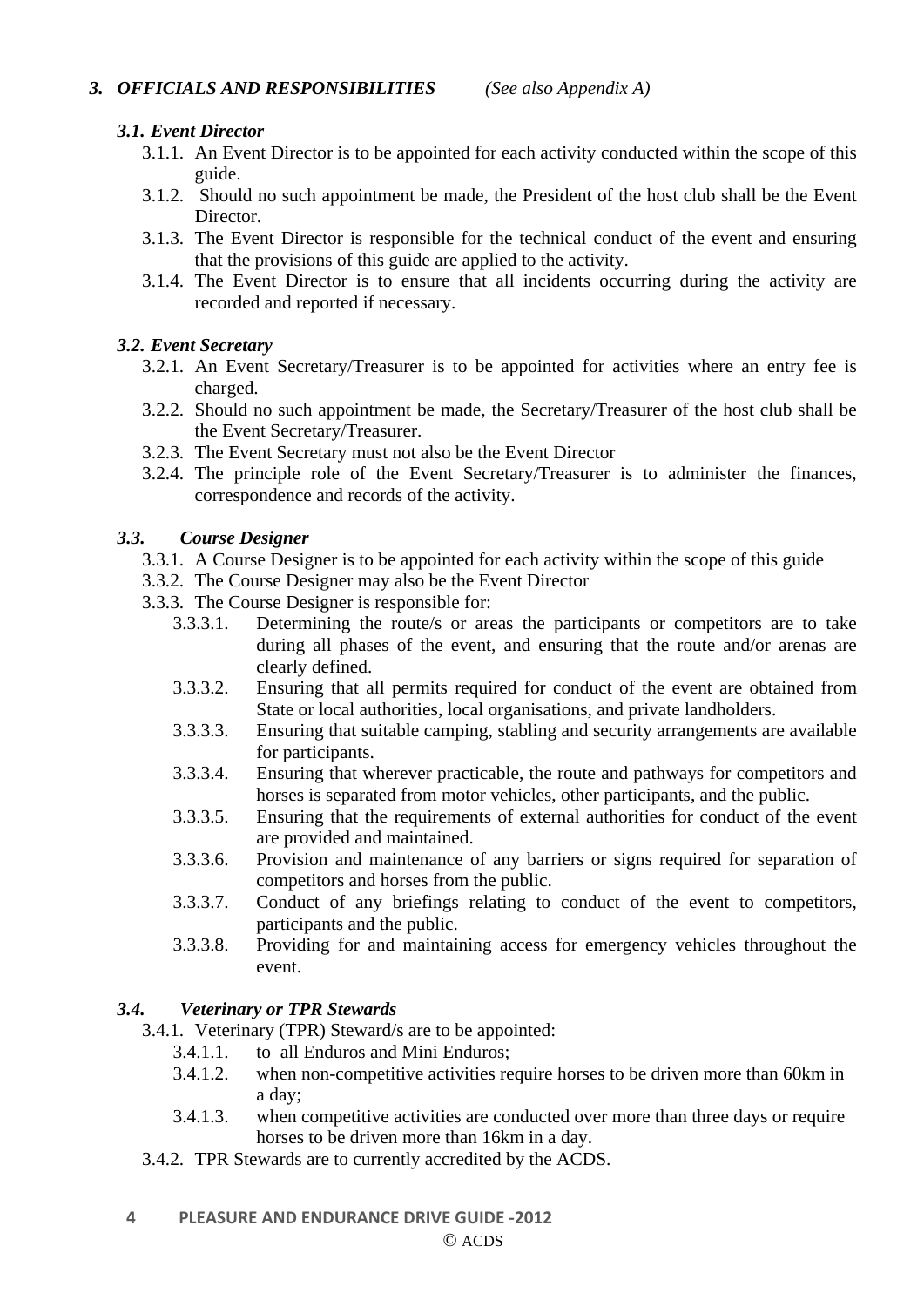- 3.4.3. TPR Stewards are to record the rectal temperature, heart rate, respiration rate and age of each horse as required by the guidelines for the type of activity being conducted.
- 3.4.4. Sufficient TPR Stewards are to be appointed to ensure that all observations are recorded within the specified time limits.
- 3.4.5. TPR Stewards may participate or compete in most activities, but are not permitted to observe or record temperatures, heart rates or respiration rates on the horses with which they are participating or competing, or any horses in the same competitive class.
- 3.4.6. The Event Director and/or the Event Secretary/Treasurer may also perform the duties of TPR Steward.

## *3.5. Veterinary Surgeon*

3.5.1. A registered Veterinary Surgeon is to be appointed where the event involves more than 70km travel in any day, or where the activity is conducted over three or more days and requires more than 16km travel per day.

#### *3.6. Drivers Representative*

- 3.6.1. A driver's representative is to be elected where an activity is to be conducted over three or more days.
- 3.6.2. The driver's representative is to be elected by the drivers before the commencement of competition.
- 3.6.3. The principle role of the driver's representative is to liaise between the organising committee and the other drivers.
- 3.6.4. All requests, disputes and protests by drivers are to be directed to the organising committee through the driver's representative.

#### *3.7. Timekeepers*

- 3.7.1. Timekeepers are to be appointed for all competitive activities.
- 3.7.2. Timekeepers are to record the departure and arrival times of drivers at designated points along the competitive route.
- 3.7.3. The Event Director, Event Secretary/Treasurer or TPR Steward may also perform the duties of Timekeeper, provided that timekeeping duties do not inhibit the performance of the official's principle task.

# *3.8. Risk Manager*

- 3.8.1. A Risk Manager is to be appointed for all activities.
- 3.8.2. Should no such appointment be made, the Risk Manager of the host club shall be the Event Risk Manager.
- 3.8.3. The Risk Manager is to operate within published ACDS guidelines for safety or risk management.
- 3.8.4. The Risk Manager may also operate within the framework of recognized checklists or pro-forma developed to identify, prioritise, treat, or report potential risks.
- 3.8.5. A sample report form is attached as Appendix B.
- 3.8.6. The Event Director, Course Designer or a TPR Steward may not also perform the duties of Risk Manager.
- 3.8.7. The Risk Manager is to conduct a debrief at the conclusion of the activity.

# *4. DRIVERS, HORSES AND VEHICLES*

- 4.1. ACDS Safety Guidelines apply to all activities.
- 4.2. Horses must be at least 4 years old to participate in competitive activities.
- 4.3. Each driver of a horse over 121cm high in a competitive activity must be accompanied by a co-driver at all times.
- 4.4. Drivers of horses in tandem must be accompanied by a co-driver at all times.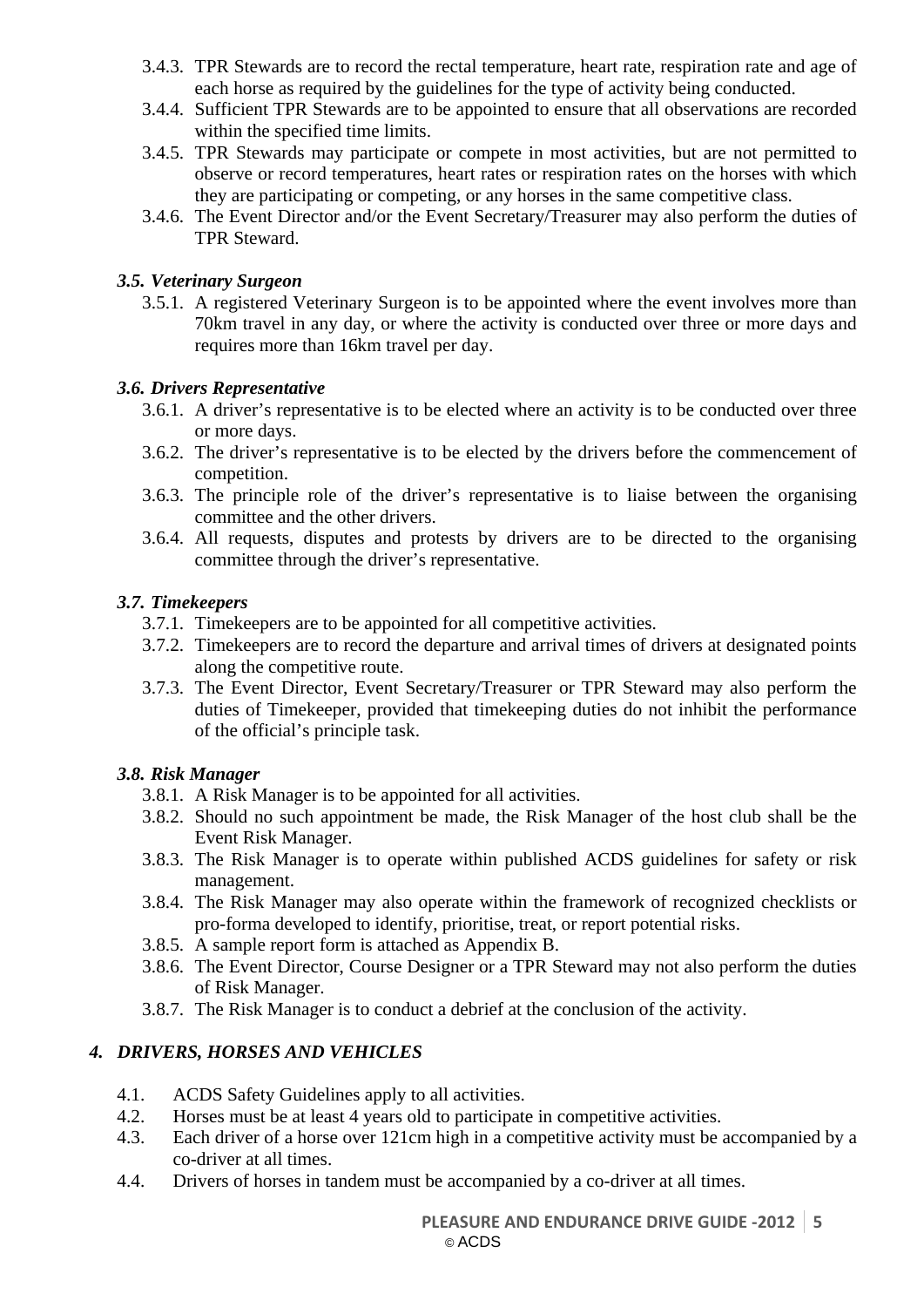4.5. Drivers of vehicles drawn by more than two horses must carry a passenger in addition to a co-driver in all competitive activities.



*Endurance Drive at Marrar NSW* 



*Pleasure Driving in Penrose State Forest NSW*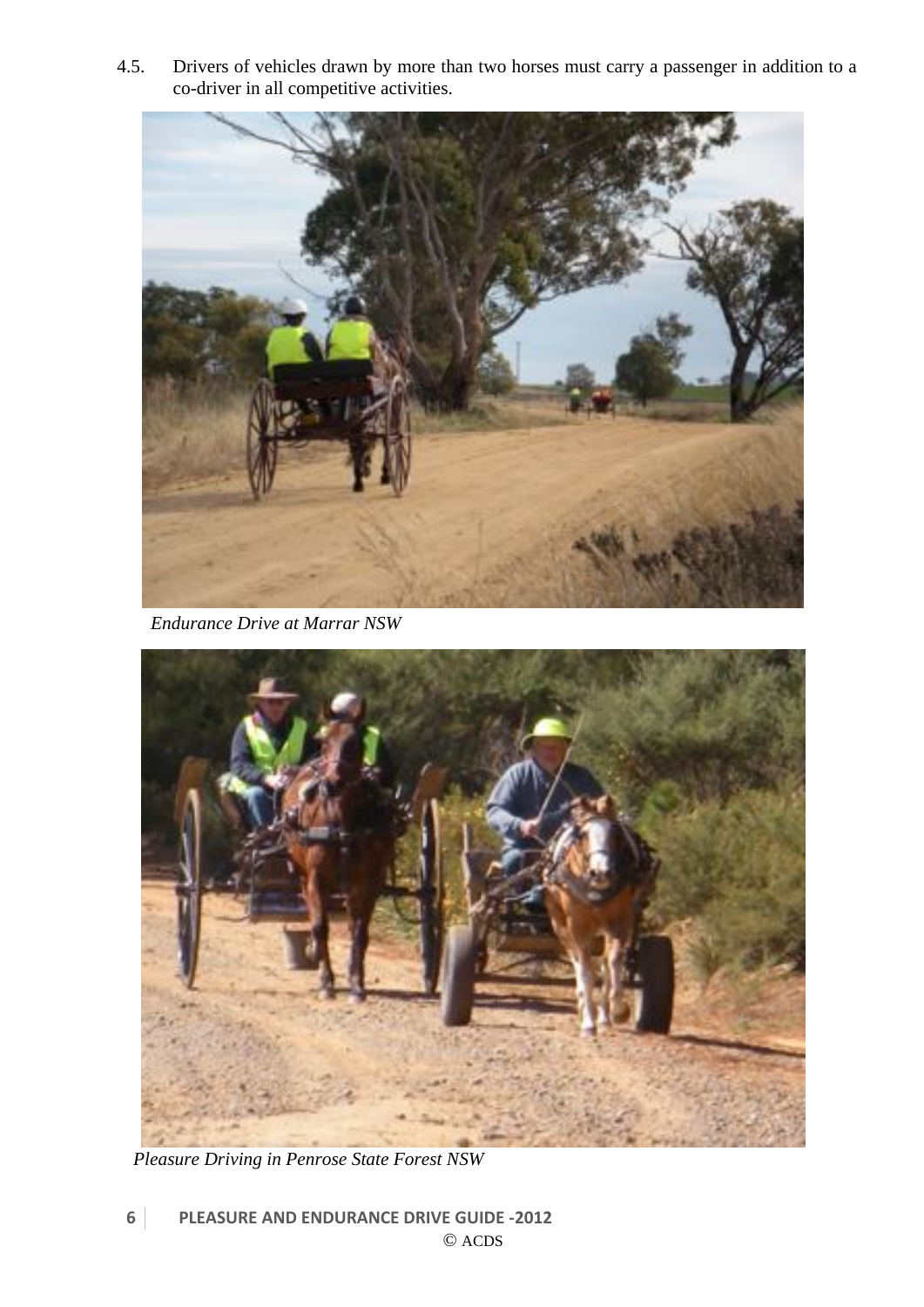- 4.6. Junior Drivers:
	- 4.6.1. Must be accompanied by an adult ACDS member.
	- 4.6.2. Must be 6 years of age and not exceeding 17 years.
	- 4.6.3. If between 6 years and 10 years, must be accompanied by a competent driver holding a second set of reins attached to the bit.
	- 4.6.4. Must not drive a pair of ponies until at least 16 years of age.
	- 4.6.5. Must not drive a pair of horses until at least 18 years of age.
- 4.7. Co-drivers in competitive activities are permitted to take the reins in an emergency only.
- 4.8. Drivers are not permitted to substitute horses other than those in reserve during competitive activities.
- 4.9. Harness and horse handling gear should be appropriate for the purpose and in sound condition.
- 4.10. The harness for two wheeled vehicles must include breeching.
- 4.11. Vehicles are to be in a sound condition and free from protrusions which may lacerate either horse or participant
- 4.12. Four wheeled vehicles must be equipped with brakes.
- 4.13. Drivers must be aware of and comply with the road rules when traveling on public roads.
- 4.14. All participants should wear clothing and footwear that offers protection against the sun or minimizes damage in the event of a horse stepping on a foot.
- 4.15. All persons on vehicles engaged in speed activities should wear protective headgear. The wearing of protective headgear in other activities is encouraged.
- 4.16. Hi Vis wear is recommended when using public roads.

# *5. COMPETITIVE ACTIVITIES*

#### *5.1. Enduros and Mini Enduros*

#### *5.1.1. Administration:*

- 5.1.1.1. Wherever possible, horses and ponies should compete in separate classes. In large fields, pony classes may be divided.
- 5.1.1.2. A veterinary examination is to be held as soon as practicable after drivers arrive at the venue, prior to the commencement of competition.
- 5.1.1.3. A drivers briefing is to be held before the commencement of the competition, and further briefings at the conclusion of each day's competition.
- 5.1.1.4. Each driver is to be given sufficient detailed written instructions or maps to navigate each section of the course.
- 5.1.1.5. Course marking must include clearly identifiable Section Start and Finish points, and a marker indicating 1km to the finish point.
- 5.1.1.6. The starting sequences for each day's competition will be determined by ballot on the evening prior.
- 5.1.1.7. Separate ballots may be conducted for each class of entry.
- 5.1.1.8. The starting sequence is to provide sufficient time between drivers to discourage pacing. Five minute spacing is recommended.
- 5.1.1.9. Drivers may nominate up to twice the number of horses required to draw the vehicle. Reserve horses must travel behind the entry on all competitive sections, and are subject to all veterinary checks.
- 5.1.1.10. Support crews may assist drivers at compulsory rest or veterinary checkpoints.
- 5.1.1.11. All drivers are to be self-sufficient and are to carry any items needed to complete the course on the vehicle.
- 5.1.1.12. A maximum time, at which the timekeepers at the finish point will cease duty, may be set for each section.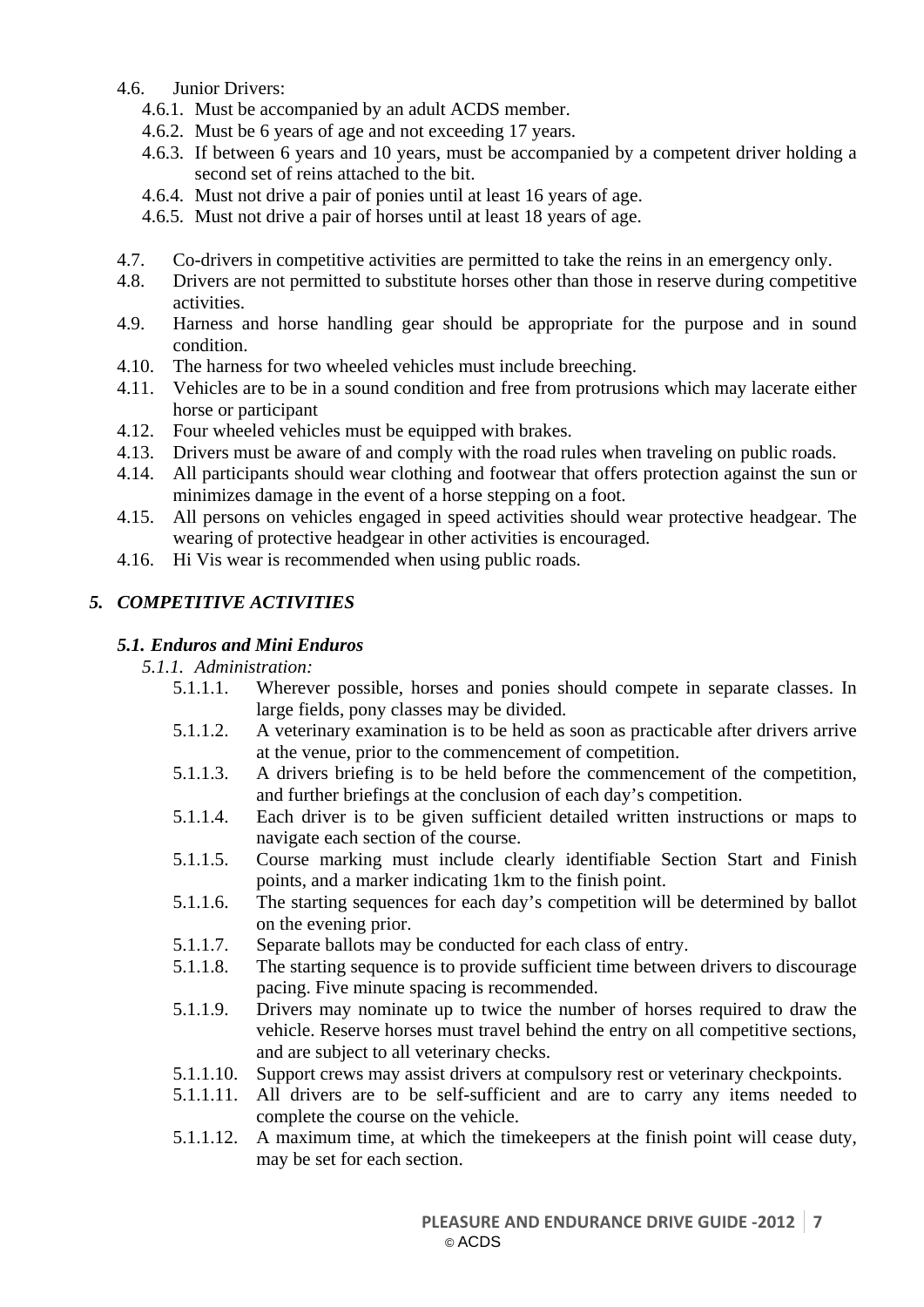# *5.1.2. Competition:*

- 5.1.2.1. The course will comprise two sections each of up to 40km each day.
- 5.1.2.2. Compulsory markers may be used to ensure that short cuts are not taken. Failure to pass through a compulsory marker on any section will result in loss of distance for that section.
- 5.1.2.3. Drivers are to complete each section of the course unassisted. Outside assistance in any section will result in loss of distance for that section.
- 5.1.2.4. Drivers crossing the start or finish line incomplete (i.e. minus either driver, codriver, passenger, or one or more horses) will incur loss of distance.
- 5.1.2.5. Assistance to replace loose or lost shoes will not result in loss of distance.
- 5.1.2.6. Drivers are required to start each section at the scheduled time. Drivers will be clocked out at the scheduled time, irrespective of whether they may be on time or running late.
- 5.1.2.7. Times will be recorded in minutes only by stopwatch or digital clock. All times taken from master clock.
- 5.1.2.8. Support crews following drivers along the competitive route will be regarded as outside assistance.
- 5.1.2.9. There will be a compulsory heart and respiration rate check no later than 30 minutes after the completion of each section. If the heart rate and/or respiration rate does not meet requirements, the distance of that section will be lost for that particular driver.
- 5.1.2.10. There will be a compulsory rest of no less than 60 minutes after the veterinary check at the end of the first section each day.
- 5.1.2.11. The winner will be the driver who has covered the greatest distance in the shortest time.
- 5.1.2.12. Where one horse in a multiple fails to meet heart or respiration rates, the distance traveled is to be determined through dividing the section distance by the number of competing horses, and multiplying the result by the number of horses passing the vet check.
- 5.1.2.13. Should there be two or more drivers with equal times and distances at the finish, the winner is to be determined by a count back commencing with the last section. The driver with the shortest time over the last section will be the winner. Should the result not be determined on the last section, the count back is to continue back through the course section by section.

# *5.2. Other Competitive Activities*

# *5.2.1. Administration*

- 5.2.1.1. Wherever possible, horses and ponies should compete in separate classes. In large fields, pony classes may be divided.
- 5.2.1.2. Where preliminary veterinary examination is required, it is to be held as soon as practicable after drivers arrive at the venue, prior to the commencement of competition.
- 5.2.1.3. A drivers briefing is to be held before the commencement of the competition, and further briefings as necessary during competition
- 5.2.1.4. Each driver is to be given sufficient detailed written instructions or maps to navigate each section of the course.
- 5.2.1.5. Course marking must include clearly identifiable Section Start and Finish points.
- 5.2.1.6. The starting sequence is to provide sufficient time between drivers to discourage pacing or bunching.
- 5.2.1.7. A maximum time, at which the timekeepers at the finish point will cease duty, may be set for each section.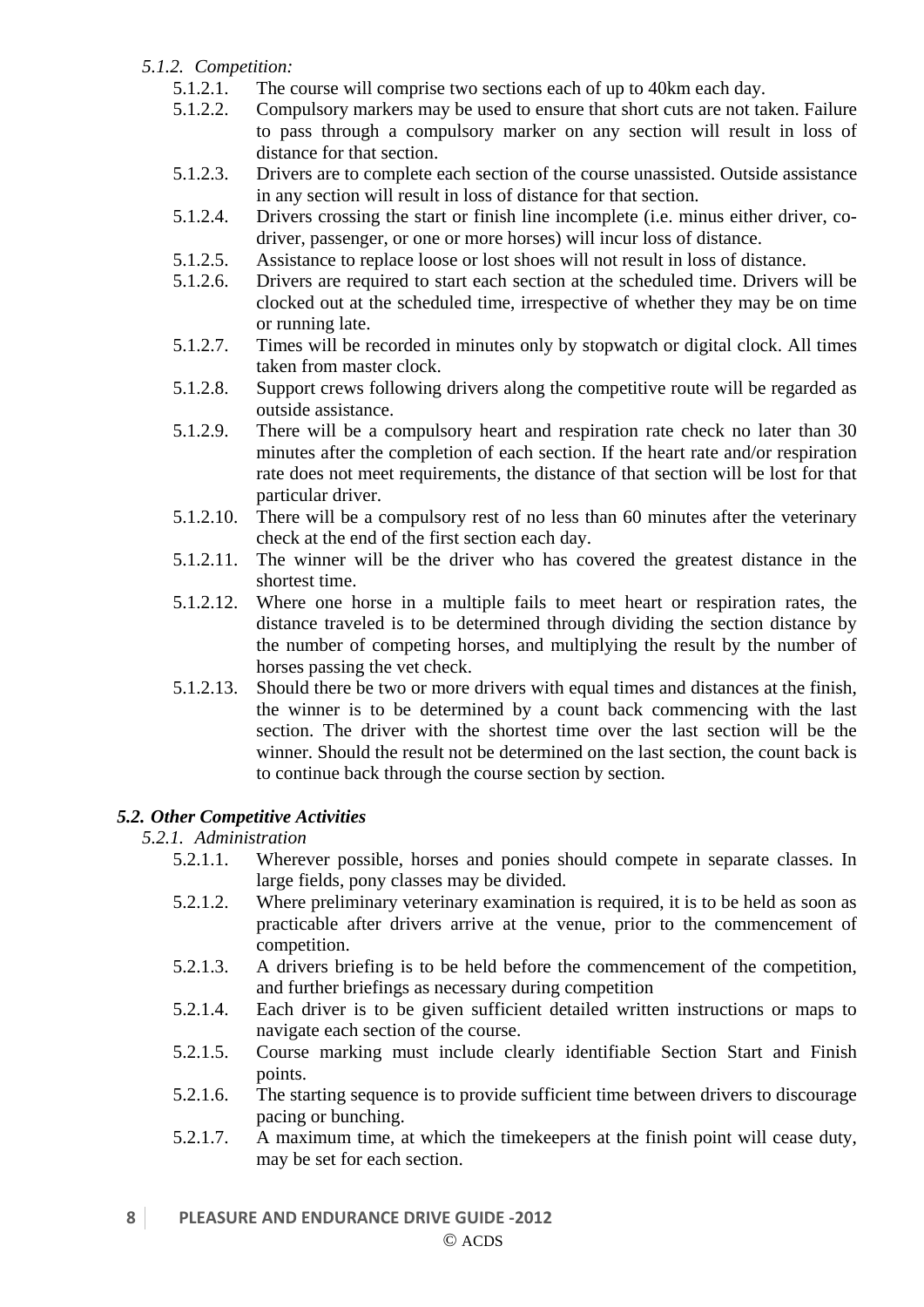5.2.1.8. Competitions may be conducted against optimum time or within a time bandwidth.

# *5.2.2. Competition*

- 5.2.2.1. The course may comprise sections of up to 40km.
- 5.2.2.2. A veterinary inspection is to be conducted 30 minutes after the completion of each section.
- 5.2.2.3. Heart rates should be below 55bpm, and respiration rate no more than half heart rate at this inspection. Respiration rate is a guide, but the heart rate is fixed.
- 5.2.2.4. Competitors may not commence the next section until:
	- 5 minutes after the vet inspection or heart rate falling below 55bpm where the section completed is less than 20km
	- 30 minutes after the vet inspection or heart rate falling below 55bpm where the section completed is between 20km and 30km
	- 60 minutes after the vet inspection or heart rate falling below 55bpm where the section completed is between 30km and 40km.
- 5.2.2.5. Compulsory markers may be used to ensure that short cuts are not taken. Failure to pass through a compulsory marker on any section may result in penalties
- 5.2.2.6. Drivers are to complete each section of the course unassisted. Outside assistance in any section may result in penalties.
- 5.2.2.7. Drivers crossing the start or finish line incomplete (i.e. minus either driver, codriver, passenger, or one or more horses) may result in penalties.
- 5.2.2.8. Assistance to replace lost shoes will not be penalised.
- 5.2.2.9. Drivers are required to start each section at the scheduled time. Drivers will be clocked out at the scheduled time, irrespective of whether they may be on time or running late.

# *6. NON-COMPETITIVE ACTIVITIES*

# *6.1. Use of Roads and Public Land*

- 6.1.1. Drivers of horse drawn vehicles are defined as road users in the Australian Road Rules.
- 6.1.2. Being defined as road users entitles drivers of horse drawn vehicles to travel on public roads without special permission.
- 6.1.3. As road users, all of the rules and regulations relating to motor traffic and other road users apply to drivers of horse drawn vehicles. This includes driving in single file, maintaining a safe distance, keeping to the left, giving way, stopping, and signaling intent to stop or turn.
- 6.1.4. Drivers of horse drawn vehicles enjoy no special privileges over other road users.
- 6.1.5. In some States, special requirements apply to activities other than normal use of roads and public land. Permits may be required to conduct processions or parades, to set up assembly or points, or to participate in competition on roads or public land.
- 6.1.6. It is advisable to check with the local council or police if intending to use roads or public land for other than normal use.

# *6.2. Pleasure Drives*

- 6.2.1. Pleasure drives may be conducted on private or public land.
- 6.2.2. Some land managers, such as Forestry Departments and Managers of Travelling Stock and Camping Reserves, provide ready assistance and encourage use of the land under their control.
- 6.2.3. If conducted on public roads, pleasure drives do not normally require special permits.
- 6.2.4. To assist in maintaining a safe distance between vehicles, it is recommended that intervals of a minute or more be provided between participants at the start.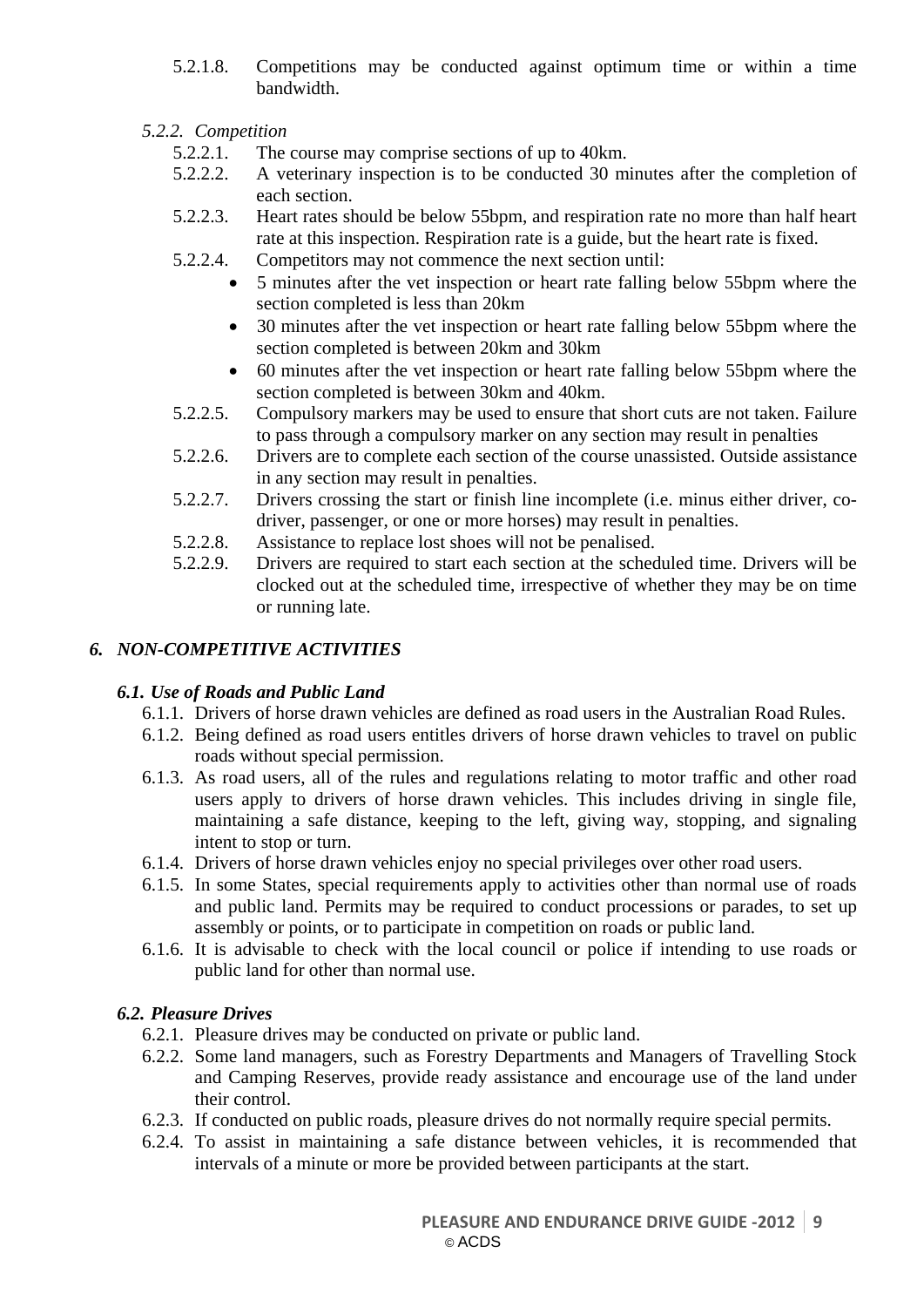- 6.2.5. Consider how best to place drivers with difficult horses in order on the drive; for example horses that strive to lead may be better placed at the head of the drive. Consider also the placement of horses that are naturally slow, or "mate happy", drivers with less experience, etc.
- 6.2.6. Refer also to Section 6.5, Camps, Marshalling and Rest Areas.

# *6.3. Historical Drives*

- 6.3.1. Historical drives are generally conducted on public roads or land, and special permits may be required.
- 6.3.2. It is advisable to contact the local councils and/or police in the area/s in which the drive is being conducted. In some areas, the local council will co-ordinate the obtaining of a permit.
- 6.3.3. Local councils may provide assistance with the conduct and promotion of the drive utilizing the expertise of tourism and/or development officers.
- 6.3.4. Historical drives provide an opportunity to conduct parades, displays and "open camps". Whilst these activities provide positive promotion of Carriage Driving activities, the risks associated with mixing horses with enthusiastic but uninformed people must be carefully identified and treated.
- 6.3.5. Refer also to Sections 6.4, Street Parades and 6.5, Marshalling and Rest Areas

#### *6.4. Street Parades*

- 6.4.1. ACDS members should avoid participating in processions and parades unless an ACDS club has control over its members participation.
- 6.4.2. When invited to participate in processions or parades, the preferred option is for an ACDS club to take responsibility for all aspects of ACDS participation in the activity, and to conduct the ACDS involvement as a "stand alone" exercise.
- 6.4.3. It is essential that all aspects of ACDS participation in a procession be clarified with all others involved, preferably at meetings prior to the event.
- 6.4.4. It is also essential that the ACDS member in charge of ACDS participation carry out a thorough check of the route of the procession, including assembly and dispersal areas, harnessing up and float parking areas, and access between all of those areas.
- 6.4.5. Alternative routes should also be identified and checked for use should they be required if an incident or emergency occurs.
- 6.4.6. When participating in a parade or procession, consideration must be given to:
	- 6.4.6.1. *External controls*. The requirements of other participants or agencies involved in the activity must not compromise the safety, authority or welfare of ACDS members or their participation.
	- 6.4.6.2. *Order of procession*. Poor positioning of horse drawn vehicles in a procession has potential to create an unfavorable public perception of the Society.
		- People on foot (bands, marching teams etc) behind horses must often walk through fresh manure.
		- People on foot ahead of horses move slowly and cause some horses to become restless.
		- Some floats and bands create noises which disturb horses
		- Vintage cars prefer travelling faster than a horse's walk to avoid clutch slipping and overheating (most particularly on hot days).
		- Horses present best at a working (or collected) trot, but this reduces the length of time vehicles can be appreciated. An active walk on the bit may be a suitable compromise.
		- Leaving a large gap between horse drawn vehicles and the preceding participant, and having a "pooper scooper" follow, are strategies which can enhance ACDS reputation.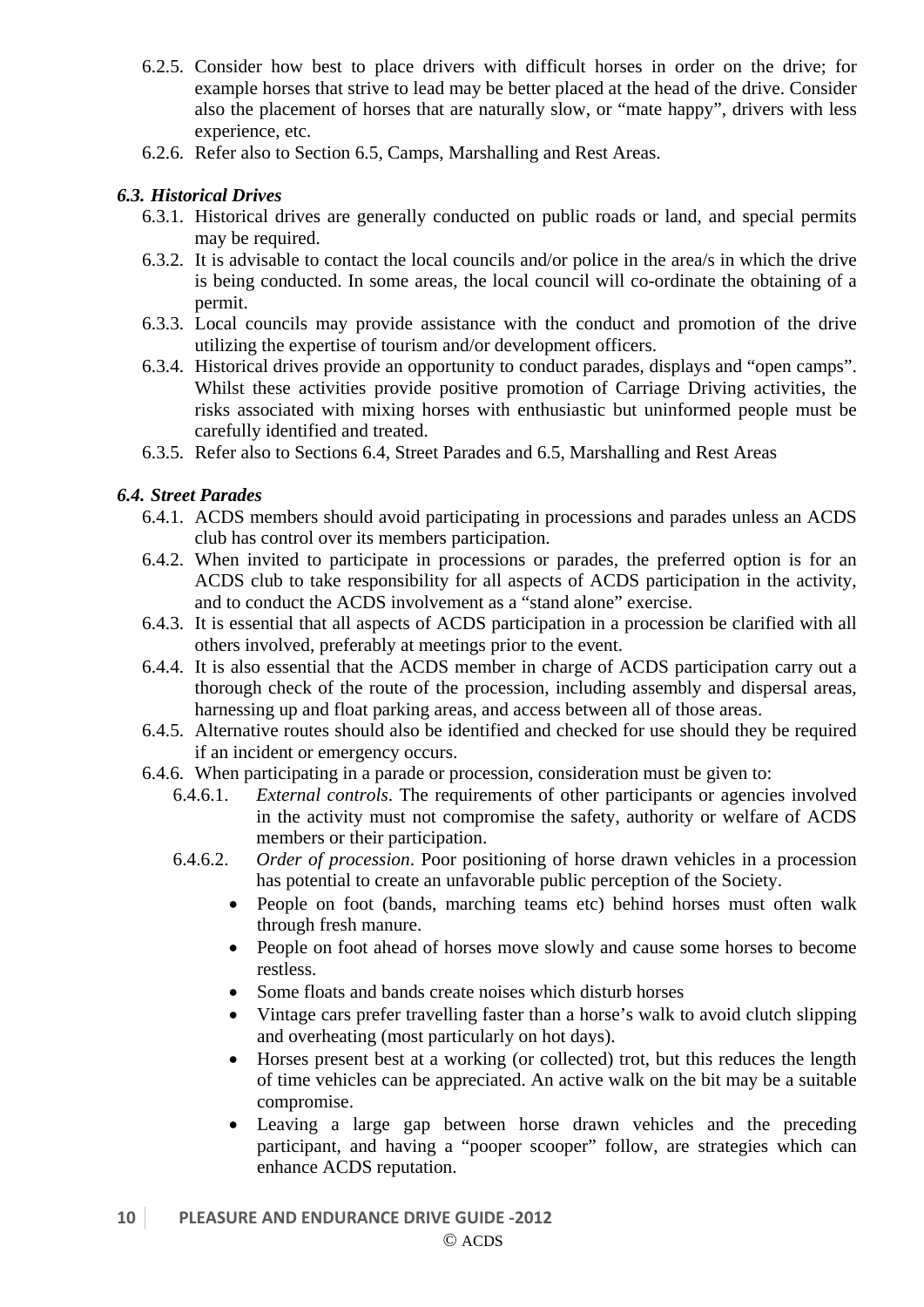- 6.4.6.3. *Crowd proximity*. It is essential that a clear area be provided each side of the path of the procession..
- 6.4.6.4. *Barriers*: If the crowd is large or deep, barriers are desirable. Avoid barriers of traffic webbing as they can entangle the hooves of a horse.
- 6.4.6.5. *Assembly and dispersal areas*. Processions frequently require participants to assemble for marshalling up to an hour beforehand, and be held for dispersal until the procession has finished. It is preferable that the start be organized that ACDS participants can assemble separately and move off with a minimum of waiting. Similarly, it is preferable that horses be dispersed as soon as possible after the activity.
- 6.4.6.6. See also Sec 6.5 Camps, Marshalling and Rest Areas; and 6.1. Use of Public Roads.

# *6.5. Camps, Marshalling and Rest Areas*

# *6.5.1. Camping Areas*

- 6.5.1.1. Where possible, camps should be within an area fenced off from a public road to minimise the likelihood of horses escaping.
- 6.5.1.2. Free and unobstructed access must be available to emergency vehicles.
- 6.5.1.3. A first aid officer should be nominated and communication established with emergency services.
- 6.5.1.4. Areas designated for spectators must be clearly separated from areas designated for horses.
- 6.5.1.5. Movement of pedestrians, horses and vehicles should be managed with the objective of minimizing incidents.
- 6.5.1.6. Any special requirements relating to camping, such as washing, toilet or fire restrictions should be clearly communicated to all participants prior to commencement of the activity.

# *6.5.2. Marshalling Areas*

- 6.5.2.1. Marshalling areas should be large enough to accommodate all of the horses, vehicles, floats and trucks expected, and to permit free movement whilst unloading, harnessing and moving off.
- 6.5.2.2. Each vehicle, float or truck should have an unobstructed path from the area at all times. It is preferable that these paths not require any motor vehicle to reverse.
- 6.5.2.3. Movement of pedestrians, horses and vehicles should be managed with the objective of minimizing incidents.
- 6.5.2.4. The start point of the driving activity should be outside the area designated for marshalling.
- 6.5.2.5. The departure point and route from the area should be clearly defined and made known to all participants.
- 6.5.2.6. Wherever possible, motor vehicles should remain in the area until after the departure of all horse drawn vehicles, and be parked in the area before horse drawn vehicles arrive.
- 6.5.2.7. Horses should not be exercised in a marshalling area.
- 6.5.2.8. Where possible, spectators should not be permitted in the marshalling area.

# *6.5.3. Rest Areas*

6.5.3.1. Rest areas should be large enough to accommodate all of the horses and vehicles expected, and to permit free movement whilst unharnessing or harnessing and moving off.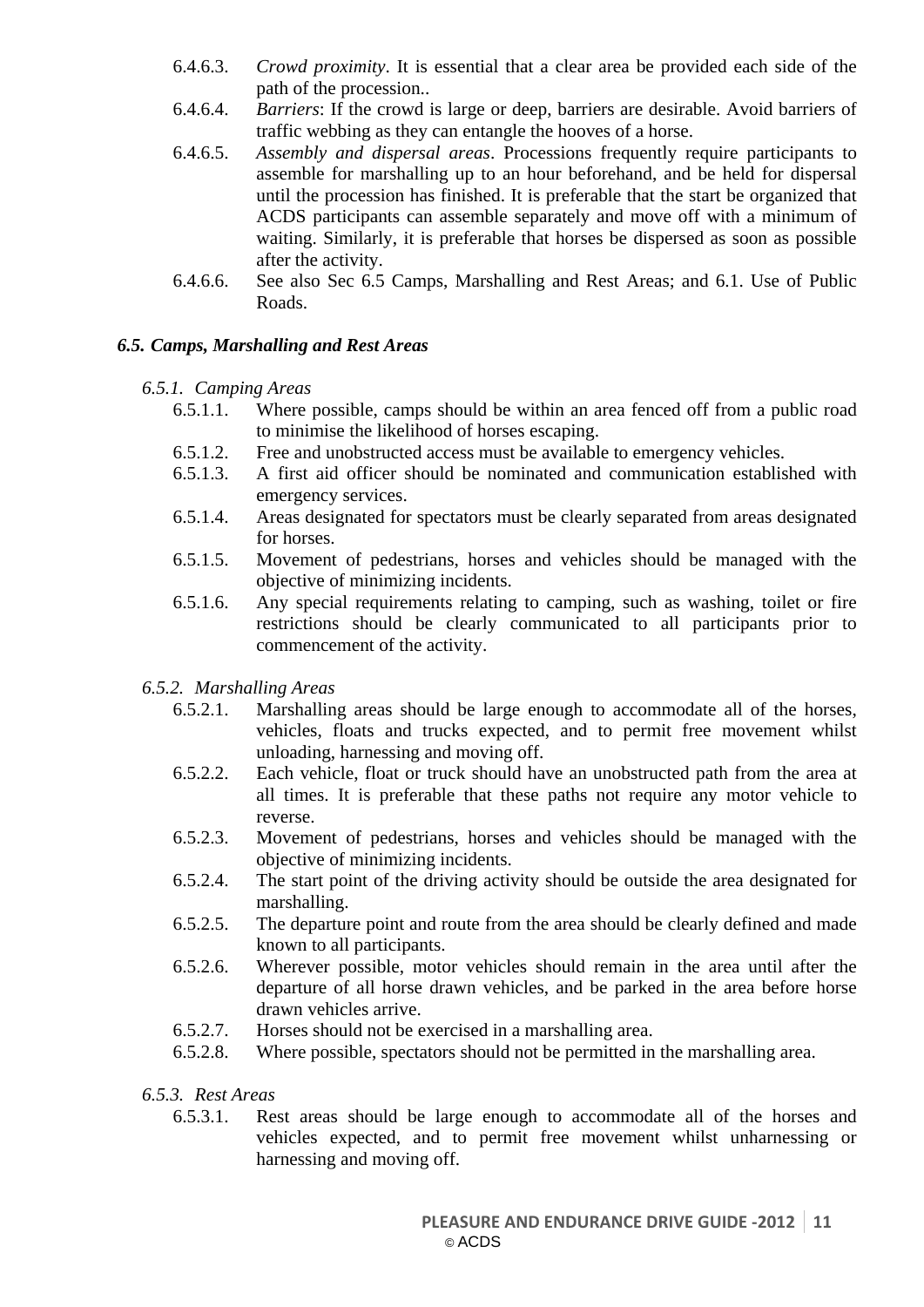- 6.5.3.2. Rest areas should be clearly defined, off road, and clear of traffic or other loud noise.
- 6.5.3.3. Motor vehicles should be prohibited from entering the rest area.
- 6.5.3.4. Where possible, rest areas should provide shade and provision for securing horses for each competitor expected in the area at any one time.
- 6.5.3.5. Where possible, fresh water should be made available at rest areas. Where fresh water is not available, participants should be advised of such before commencement of the activity.
- 6.5.3.6. The departure point and route from the area should be clearly defined and made known to all participants.

# *7. VETERINARY REQUIREMENTS*

# *7.1. Veterinary Check Areas:*

- 7.1.1. Vet check areas are to be located clear of areas used for assembly, washing or marshalling of competitors wherever possible.
- 7.1.2. Veterinary officials and crew of the driver whose horses are subject to examination are the only people permitted in the vet check area at any one time.
- 7.1.3. Silence is to be observed at all times whilst horses are being examined.
- 7.1.4. A shaded and/or area likely to attract a breeze is desirable.

# *7.2. Responsibilities:*

- 7.2.1. ACDS TPR Stewards are authorized to record rectal temperatures, pulse or heart rates, respiration rates. Determinations by a TPR Steward from these inspections are not open to appeal.
- 7.2.2. Determinations by a registered Veterinary Surgeon on issues relating to the fitness of a horse to proceed in competition are not open to appeal.
- 7.2.3. Veterinary Surgeons and TPR Stewards should be confident of the support of other officials and competitors to their determinations.
- 7.2.4. All temperature, heart rate, and other veterinary readings for each horse are to be recorded, and the records retained by the Event Secretary

# *7.3. Pre-competition Inspection:*

- 7.3.1. A pre-competition veterinary inspection is to be conducted for all competitions requiring horses to travel more than 16km in a day.
- 7.3.2. The pre-competition inspection is to include rectal temperature, standing heart rate, respiration rate and age of horse.
- 7.3.3. If rectal temperature is above  $39^{\circ}$ C, the horse may be re-presented for inspection in 60 minutes. If still above  $39^{\circ}$ C, the horse is not to compete and is to be removed from the vicinity of other horses.
- 7.3.4. Minor injuries such as girth galls, trace slaps, breastplate or collar rubs should be examined and noted for further observation as the drive progresses.
- 7.3.5. Where a Veterinary Surgeon is required to conduct the pre-competition inspection, the horse is to be inspected for lameness or any other abnormality that may indicate unfitness for the drive.

# *7.4. Morning Inspections:*

- 7.4.1. Where the pre-competition inspection has been conducted the afternoon before start of competition, no inspection is necessary on the first morning of competition.
- 7.4.2. Each morning of competition, the rectal temperature and heart rate of each horse is to be recorded, and the minor injuries recorded at the pre-competition inspection examined.
- 7.4.3. A TPR steward may carry out morning inspections where no more than 70km of travel is required in the day.
- **12 PLEASURE AND ENDURANCE DRIVE GUIDE ‐2012**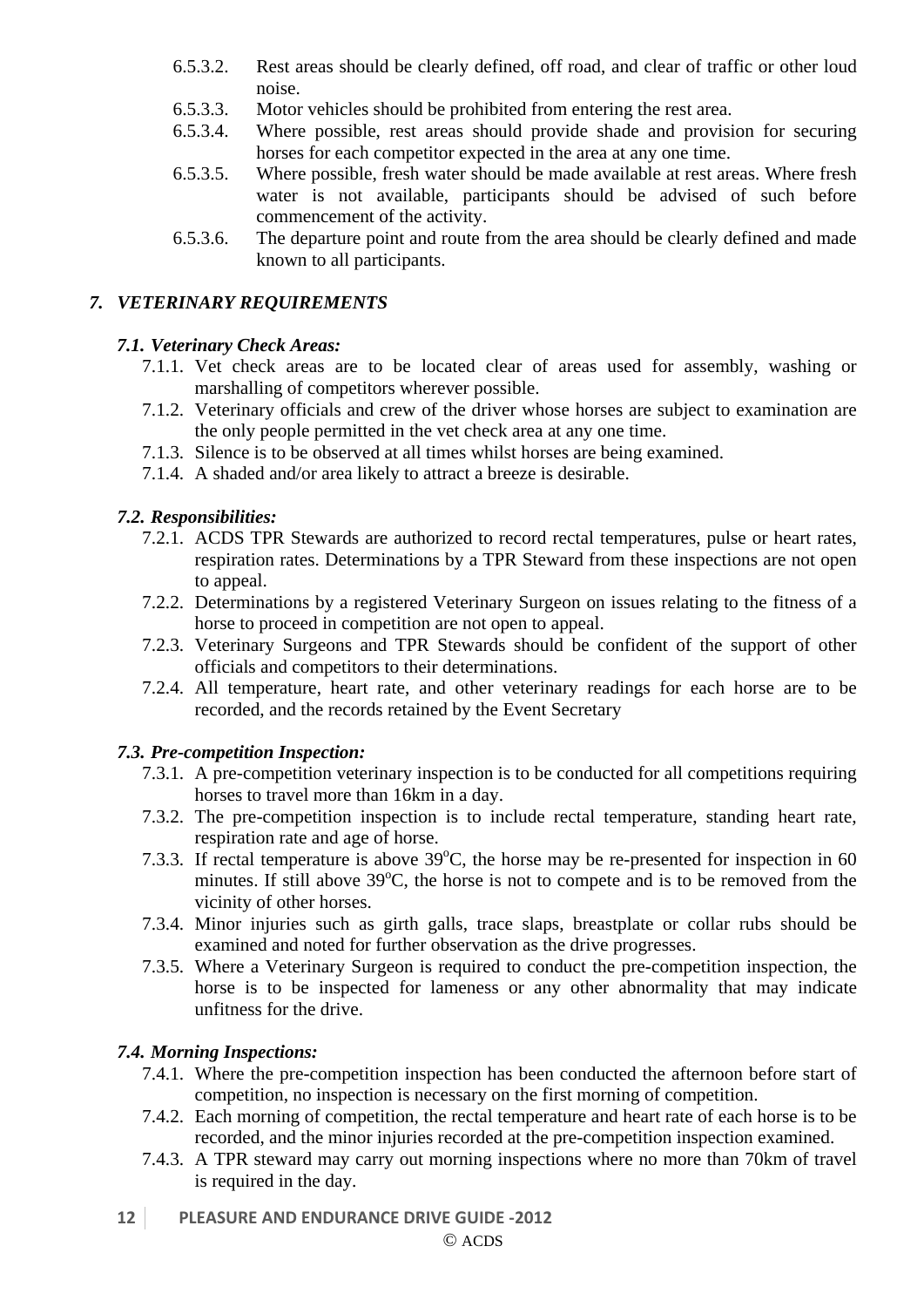7.4.4. A veterinary surgeon is to carry out morning inspections where more than 70km travel is required.

# *7.5. Inspection at End of First Section:*

- 7.5.1. Each horse is to be examined 30 minutes after completing the first section.
- 7.5.2. Heart rate must be below 55bpm. The respiration must not be laboured.
- 7.5.3. The minor injuries recorded at the pre-competition inspection are also to be examined.

# *7.6. Inspection at End of Second Section*

- 7.6.1. Each horse is to be examined 30 minutes after completing the second section.
- 7.6.2. Heart rate must be below 60bpm and respiration rate must not be laboured.
- 7.6.3. The minor injuries recorded at the pre-competition inspection are also to be examined.

# *8. APPENDICES*

- 8.1. Appendix A Summary of Requirements for Pleasure, Endurance and Historical Activities.
- 8.2. Appendix B Sample Risk Management Checklist
- 8.3. Appendix C Sample Incident Report Form



*Early morning Vet Check at Marrar in July*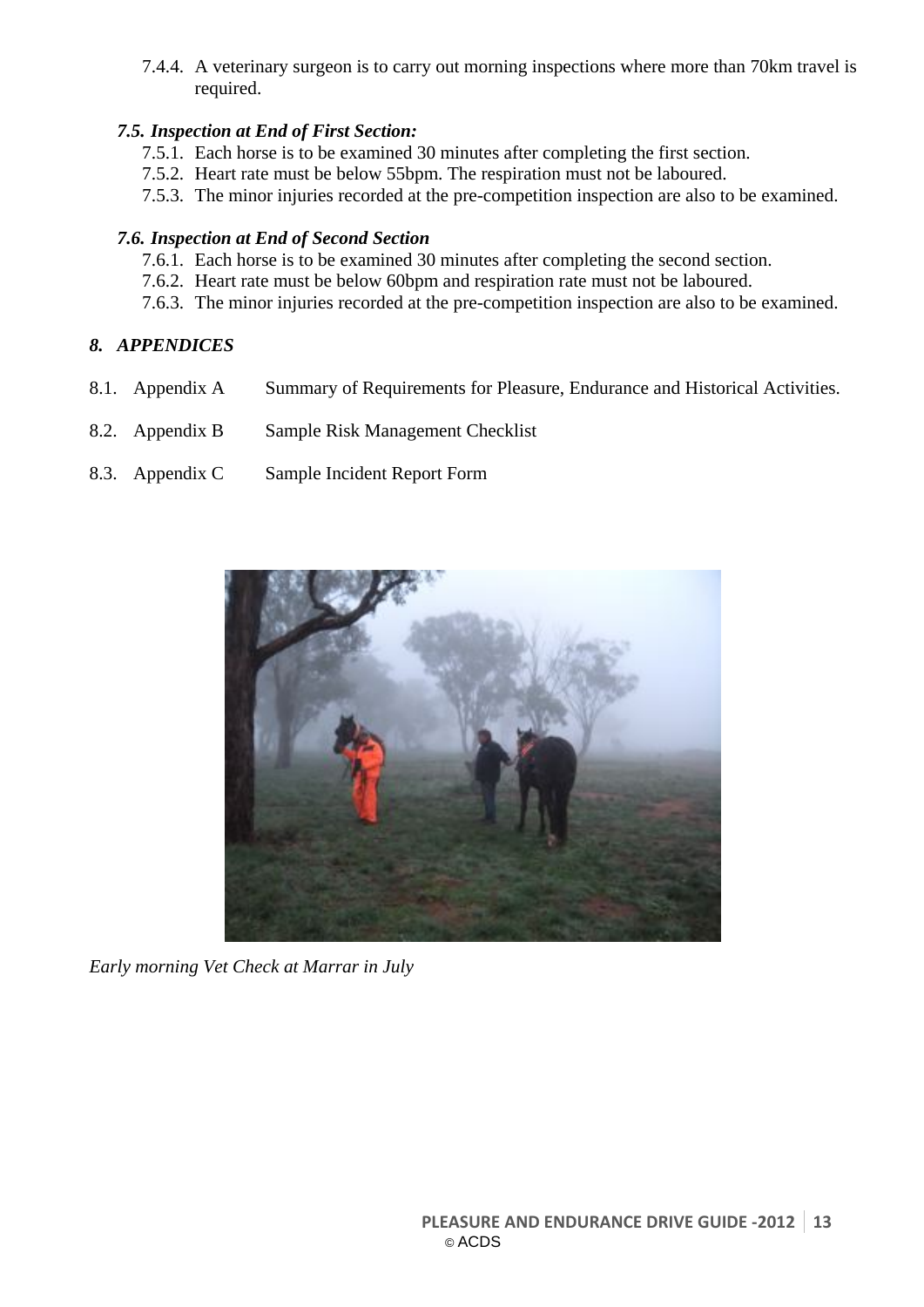# *SUMMARY OF REQUIREMENTS PLEASURE ENDURANCE AND HISTORICAL CARRIAGE DRIVING ACTIVITIES*

| UFFICIALƏ                     |                       |                                                                            |                                                                                            |  |  |  |  |
|-------------------------------|-----------------------|----------------------------------------------------------------------------|--------------------------------------------------------------------------------------------|--|--|--|--|
| <b>OFFICIAL</b>               | <b>Is Normally</b>    | Can also be                                                                | <b>Must not be</b>                                                                         |  |  |  |  |
| <b>Event Director</b>         | <b>Club President</b> | <b>Course Designer</b><br><b>Veterinary Steward</b><br>Timekeeper          | <b>Risk Manager</b>                                                                        |  |  |  |  |
| <b>Event Secretary</b>        | <b>Club Secretary</b> | Timekeeper<br><b>Veterinary Steward</b><br><b>Risk Manager</b>             | <b>Event Director</b>                                                                      |  |  |  |  |
| <b>Course Designer</b>        | Appointed by Club     | <b>Event Director</b><br><b>Veterinary Steward</b><br>Timekeeper           | <b>Risk Manager</b>                                                                        |  |  |  |  |
| <b>Veterinary Steward</b>     | Appointed by Club     | <b>Course Designer</b><br><b>Veterinary Steward</b><br>Timekeeper          | <b>Risk Manager</b>                                                                        |  |  |  |  |
| <b>Drivers Representative</b> | Elected by drivers    |                                                                            | Involved in direct<br>management of event                                                  |  |  |  |  |
| Timekeeper                    | Appointed by Club     | <b>Course Designer</b><br><b>Veterinary Steward</b><br><b>Risk Manager</b> |                                                                                            |  |  |  |  |
| Risk Manager                  | Club Risk Manager     | <b>Event Secretary</b>                                                     | <b>Event Director</b><br><b>Course Designer</b><br><b>Veterinary Steward</b><br>Timekeeper |  |  |  |  |

#### *OFFICIALS*

## *ACTIVITIES*

| <b>CATEGORY</b>                      | <b>ACTIVITY</b><br><b>TYPE</b> | <b>No of DAYS</b> | <b>DISTANCE</b> | <b>VETERINARY</b><br><b>REQUIREMENTS</b> |
|--------------------------------------|--------------------------------|-------------------|-----------------|------------------------------------------|
| Endurance                            | Enduros                        | More than 3       | Under 70km/Day  | Vet Surgeon Day 1                        |
|                                      |                                |                   |                 | <b>TPR Stewards Other Days</b>           |
|                                      |                                |                   | Over 70km/Day   | Vet Surgeon All Days                     |
| Endurance                            | Mini Enduros                   | 3 or Less         | Under 70km/Day  | <b>TPR Stewards</b>                      |
|                                      |                                |                   | Over 70km/Day   | Vet Surgeon All Days                     |
| Competitive                          | <b>All Activities</b>          | More than 3       | Under 16km/Day  | <b>TPR Steward</b>                       |
|                                      |                                |                   | 16-70km/Day     | Vet Surgeon Day 1                        |
|                                      |                                |                   |                 | <b>TPR Stewards Other Days</b>           |
|                                      |                                |                   | Over 70km/Day   | Vet Surgeon All Days                     |
| Competitive<br><b>All Activities</b> |                                | 3 or Less         | Under 16km/Day  | Nil                                      |
|                                      |                                |                   | 16-70km/Day     | <b>TPR Stewards</b>                      |
|                                      |                                |                   | Over 70km/Day   | Vet Surgeon All Days                     |
| Non-Competitive                      | <b>All Activities</b>          | More than 3       | Under 40km/Day  | Vet Surgeon Day 1                        |
|                                      |                                |                   | 40-70km/Day     | Vet Surgeon Day 1                        |
|                                      |                                |                   |                 | <b>TPR Stewards Other Days</b>           |
|                                      |                                |                   | Over 70km/Day   | Vet Surgeon All Days                     |
| Non-Competitive                      | <b>All Activities</b>          | 3 or Less         | Under 60km/Day  | Nil                                      |
|                                      |                                |                   | 60-70km/Day     | <b>TPR Stewards All Days</b>             |
|                                      |                                |                   | Over 70km/Day   | Vet Surgeon All Days                     |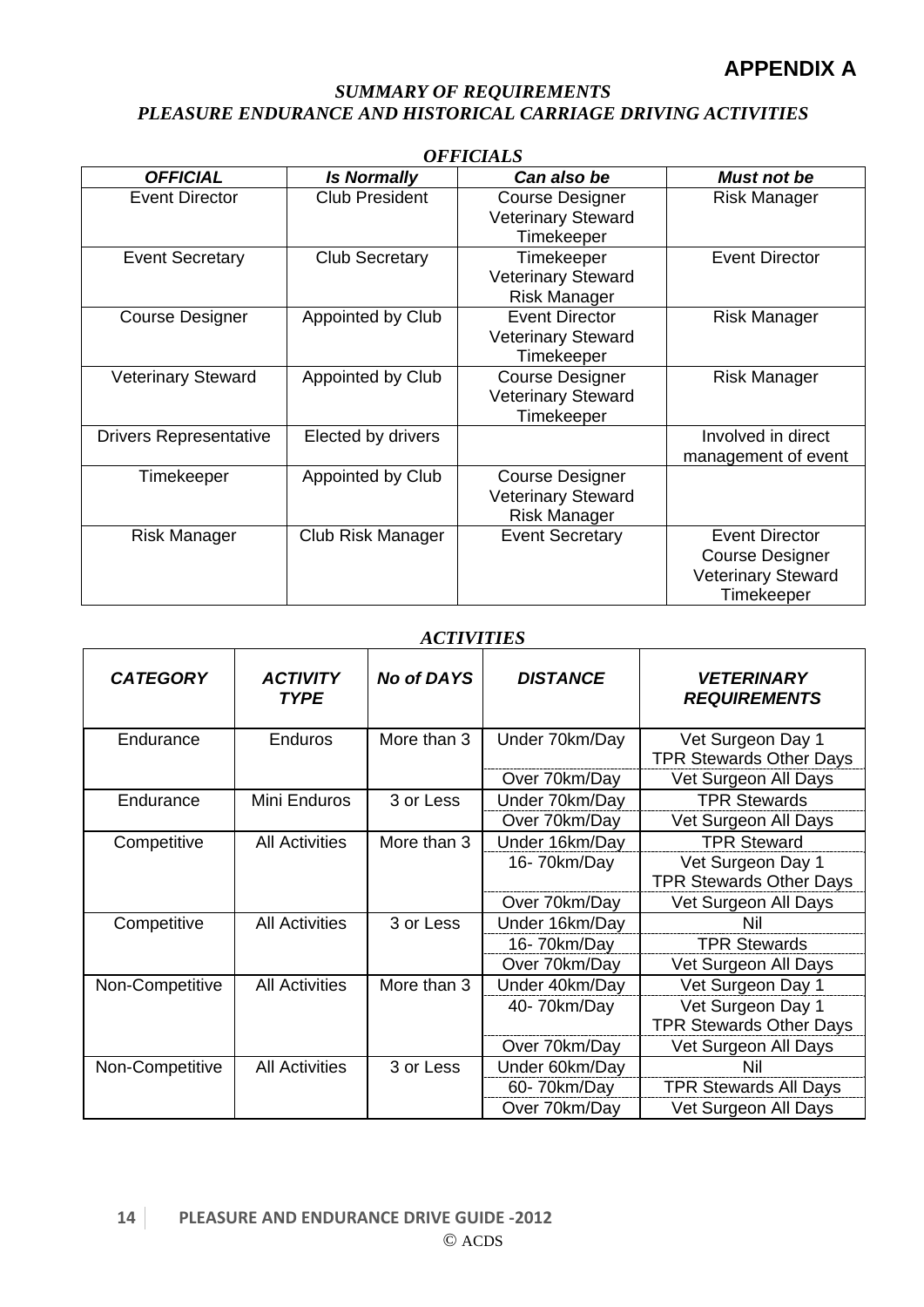# *SAMPLE RISK MANAGERS CHECKLIST*

# **ACDS Club ……………………… Event ……………………………………Date/s …………….**

| <b>ITEM</b>                           | <b>Clause</b> | OK | <b>Not OK</b> | <b>Reason</b> | OK |
|---------------------------------------|---------------|----|---------------|---------------|----|
| <b>Venue</b>                          |               |    |               |               |    |
| Horse security                        | 6.5.1.1       |    |               |               |    |
| Emergency vehicle access              | 6.5.1.2       |    |               |               |    |
| First Aid and Emergency services      | 6.5.1.3       |    |               |               |    |
| Spectator areas clear of horse areas  | 6.5.1.4       |    |               |               |    |
| <b>Venue Special Requirements</b>     | 6.5.1.5       |    |               |               |    |
| Marshalling and rest areas adequate   | 6.5.2.1       |    |               |               |    |
|                                       | 6.5.3.1       |    |               |               |    |
|                                       | 6.5.3.2       |    |               |               |    |
| Unobstructed paths                    | 6.5.2.2       |    |               |               |    |
|                                       | 6.5.2.3       |    |               |               |    |
| Start points appropriate              | 6.5.2.4.      |    |               |               |    |
|                                       | 6.5.2.5       |    |               |               |    |
|                                       | 6.5.3.6       |    |               |               |    |
| Controlled motor vehicle movement     | 6.5.2.6       |    |               |               |    |
|                                       | 6.5.3.3       |    |               |               |    |
| <b>Course</b>                         |               |    |               |               |    |
| Permits obtained                      | 6.1.5         |    |               |               |    |
|                                       | 6.1.6         |    |               |               |    |
| Safe spacing of participants          | 6.2.4         |    |               |               |    |
|                                       | 6.2.5         |    |               |               |    |
| ACDS control of activity              | 6.4.2         |    |               |               |    |
|                                       | 6.4.3         |    |               |               |    |
| Course checked for safety             | 6.4.4         |    |               |               |    |
| Alternative routes checked            | 6.4.5         |    |               |               |    |
| External controls identified          | 6.4.6.1       |    |               |               |    |
| Order of participants appropriate     | 6.4.6.2       |    |               |               |    |
| Spectators well clear                 | 6.4.6.3       |    |               |               |    |
| Spectator barriers adequate           | 6.4.6.4       |    |               |               |    |
|                                       | 6.5.2.8       |    |               |               |    |
| Assembly and dispersal areas adequate | 6.4.6.5       |    |               |               |    |
| <b>Competitors</b>                    |               |    |               |               |    |
| Current ACDS mem, bership             |               |    |               |               |    |
| Horses ages correct                   | 4.2           |    |               |               |    |
| Co-drivers and grooms correct         | 4.3           |    |               |               |    |
|                                       | 4.4           |    |               |               |    |
|                                       | 4.5           |    |               |               |    |
| Junior drivers correct                | 4.6           |    |               |               |    |
| Harness correct and sound             | 4.9           |    |               |               |    |
|                                       | 4.10          |    |               |               |    |
| Vehicles correct and sound            | 4.11          |    |               |               |    |
|                                       | 4.12          |    |               |               |    |
| Clothing suitable                     | 4.14          |    |               |               |    |
|                                       | 4.15          |    |               |               |    |
| Incident reports submitted            |               |    |               |               |    |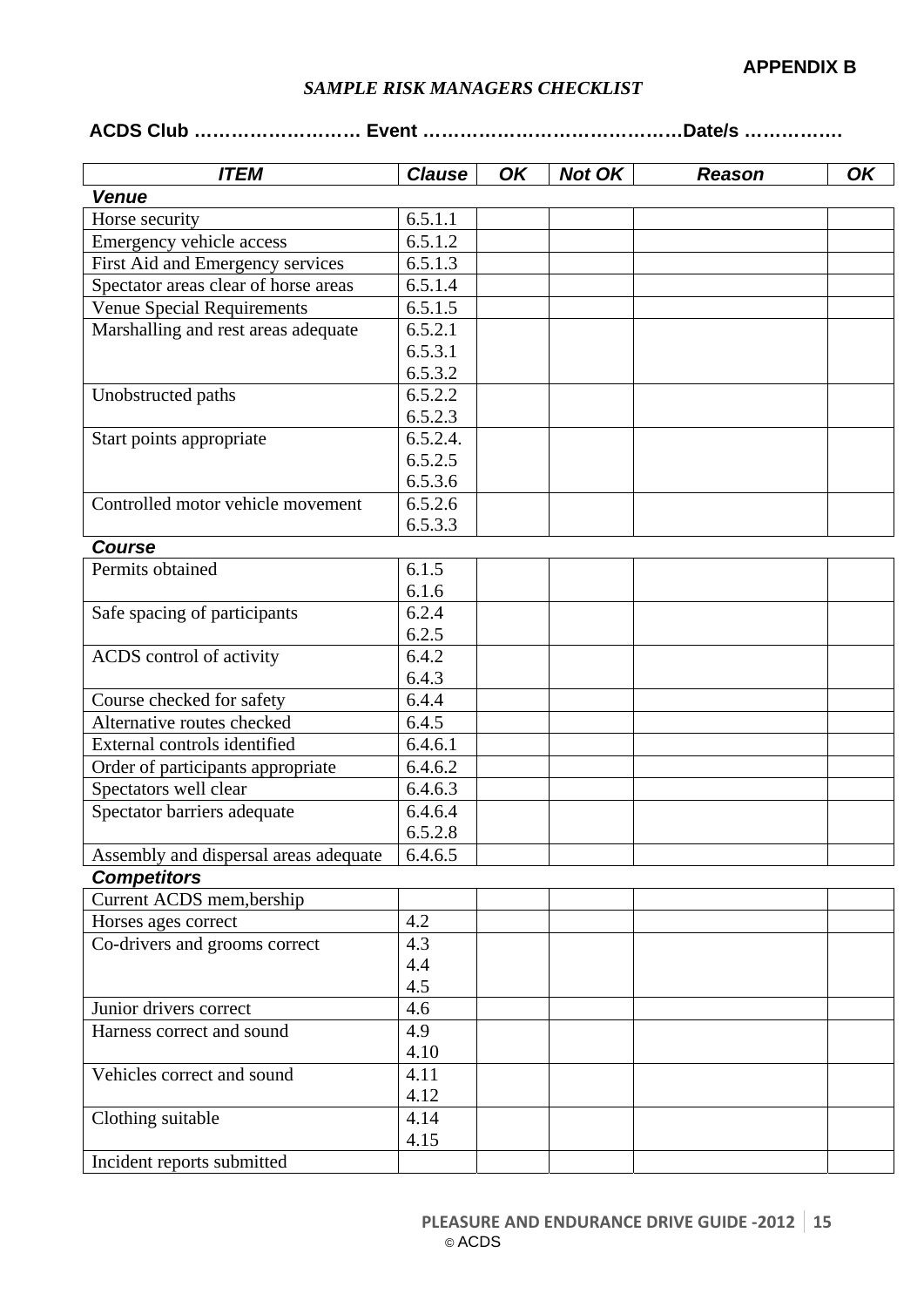#### *SAMPLE INCIDENT REPORT FORM*

# *ACCIDENT / NEAR MISS / INCIDENT REPORT*

**ACDS CLUB** ……………………………………………………

CLUB ACTIVITY AT TIME OF INCIDENT ……………………………………

Date of Incident …………… Approximate Time …………………………

What happened? (Description of incident)

Why did it happen? (Be careful not to blame anybody, simply state why you think it happened)

Why didn't we pick this up, or see it coming? (Again, no blaming individuals, what went wrong with our system)

What could we have done to prevent this happening?

*RECOMMENDED ACTION* 

Reported By: …………………………………..(Name)

…………………………………..(Date) …………………………..(Signed)

Received ………………………………….(signed) Subsequent Actiion By

Club Secretary

……………………………………………

**16 PLEASURE AND ENDURANCE DRIVE GUIDE ‐2012** © ACDS